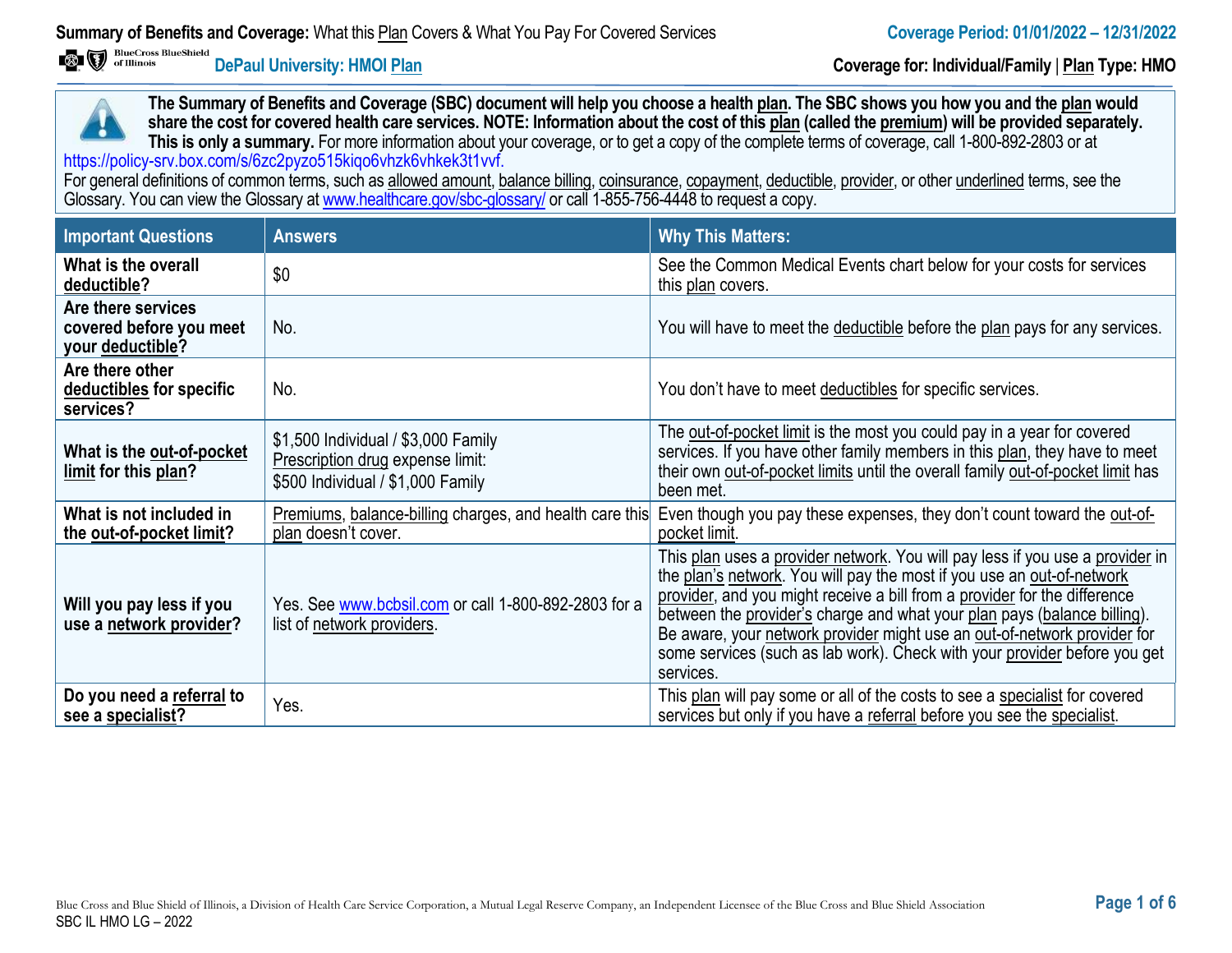All **copayment** and **coinsurance** costs shown in this chart are after your **deductible** has been met, if a **deductible** applies.  $\blacktriangle$ 

|                                                              |                                                     | <b>What You Will Pay</b>                               |                                                           |                                                                                                                                                                                             |  |
|--------------------------------------------------------------|-----------------------------------------------------|--------------------------------------------------------|-----------------------------------------------------------|---------------------------------------------------------------------------------------------------------------------------------------------------------------------------------------------|--|
| <b>Common Medical</b><br><b>Event</b>                        | <b>Services You May Need</b>                        | <b>In-Network Provider</b><br>(You will pay the least) | <b>Out-of-Network Provider</b><br>(You will pay the most) | <b>Limitations, Exceptions, &amp; Other</b><br><b>Important Information</b>                                                                                                                 |  |
|                                                              | Primary care visit to treat an<br>injury or illness | \$30 copay/visit                                       | Not Covered                                               | Services or supplies that are not ordered by<br>your Primary Care Physician or Women's<br>Principal Health Care Provider, except<br>emergency and routine vision exams, are<br>not covered. |  |
| If you visit a health<br>care provider's office<br>or clinic | Specialist visit                                    | \$50 copay/visit                                       | Not Covered                                               | Referral required. Visit limits may apply. See<br>your policy or plan document for additional<br>information.                                                                               |  |
|                                                              | Preventive care/screening/<br>immunization          | No Charge                                              | Not Covered                                               | You may have to pay for services that aren't<br>preventive. Ask your provider if the services<br>needed are preventive. Then check what<br>your plan will pay for.                          |  |
| If you have a test                                           | Diagnostic test (x-ray, blood<br>work)              | No Charge                                              | Not Covered                                               |                                                                                                                                                                                             |  |
|                                                              | Imaging (CT/PET scans,<br>MRI <sub>s</sub> )        | No Charge                                              | Not Covered                                               | Referral required.                                                                                                                                                                          |  |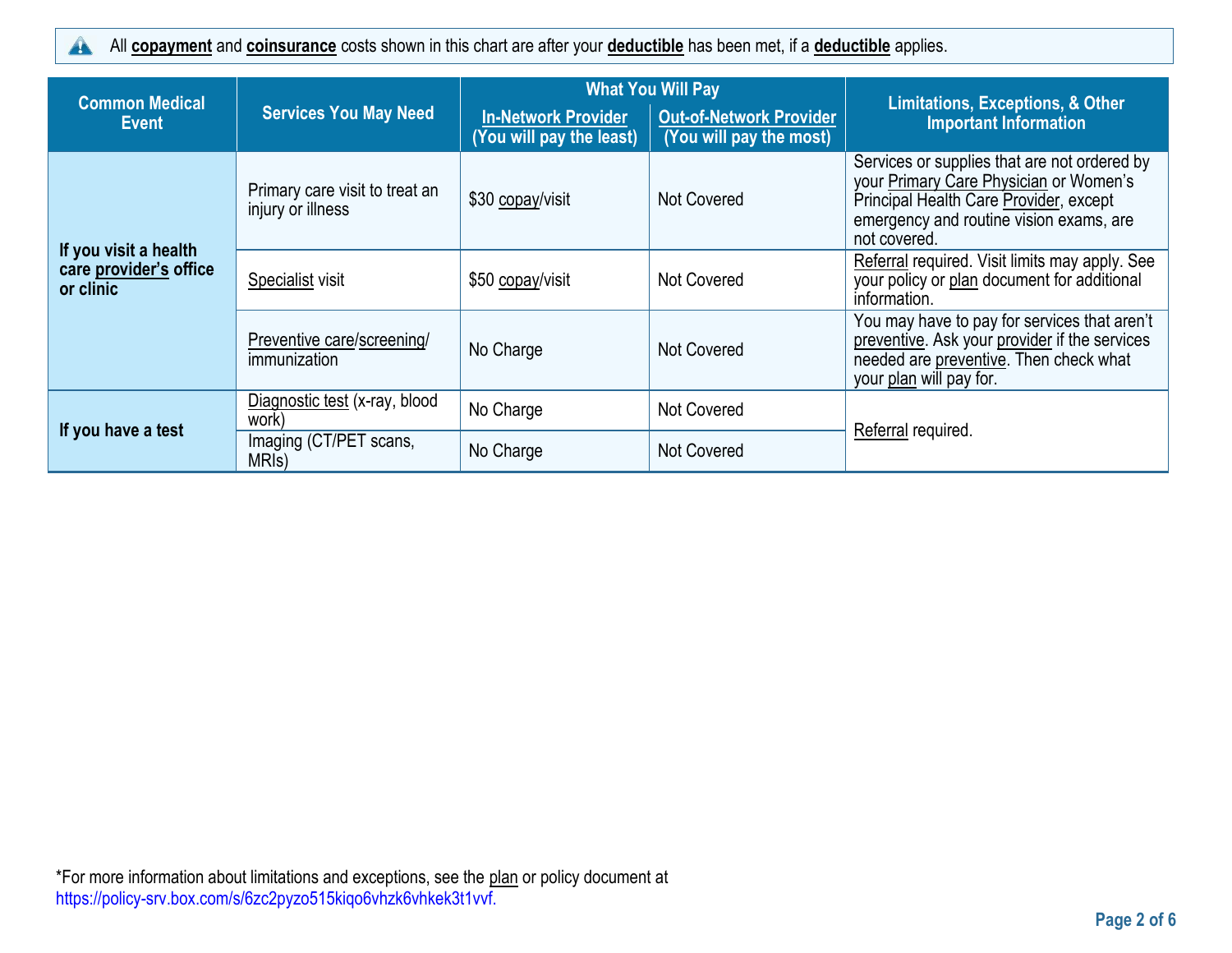|                                                                                                           |                                                                                                      | <b>What You Will Pay</b>                                                                 |                                                           |                                                                                                                                                                                                                                                                                                                                                                                                                           |
|-----------------------------------------------------------------------------------------------------------|------------------------------------------------------------------------------------------------------|------------------------------------------------------------------------------------------|-----------------------------------------------------------|---------------------------------------------------------------------------------------------------------------------------------------------------------------------------------------------------------------------------------------------------------------------------------------------------------------------------------------------------------------------------------------------------------------------------|
| <b>Common Medical</b><br><b>Event</b>                                                                     | <b>Services You May Need</b>                                                                         | <b>In-Network Provider</b><br>(You will pay the least)                                   | <b>Out-of-Network Provider</b><br>(You will pay the most) | <b>Limitations, Exceptions, &amp; Other</b><br><b>Important Information</b>                                                                                                                                                                                                                                                                                                                                               |
| If you need drugs to<br>treat your illness or<br>condition<br>More information about<br>prescription drug | Generic drugs                                                                                        | 20% coinsurance/<br>prescription (retail)<br>\$25 copay/prescription<br>for (mail order) | <b>Not Covered</b>                                        | 34-day supply at Retail<br>90-day supply at Mail Order<br>Rx Out-of-Pocket Expense Limit:<br>\$500 Individual / \$1,000 Family<br>Dispensing limit may apply to certain drugs.<br>Certain women's preventive services will be<br>covered with no cost to the member. For a<br>full list of these prescriptions and/or services,<br>please contact Customer Service.<br>Retail 34 day supply \$10 minimum/\$100<br>maximum |
| coverage is available at<br>www.bcbsil.com                                                                | Preferred brand drugs                                                                                | 30% coinsurance/<br>prescription (retail)<br>\$60 copay/prescription<br>(mail order)     | <b>Not Covered</b>                                        | 34 day retail/90 day mail.<br>Retail 34 day supply \$10 minimum/\$125<br>maximum.<br>See above (refer to Generic drugs).                                                                                                                                                                                                                                                                                                  |
|                                                                                                           | Non-preferred brand drugs                                                                            | 35% coinsurance/<br>prescription (retail)<br>$$100$ copay/<br>prescription (mail order)  | <b>Not Covered</b>                                        | 34 day retail/90 day mail.<br>Retail 34 day supply \$10 minimum/\$150<br>maximum.<br>See above (refer to Generic drugs).                                                                                                                                                                                                                                                                                                  |
|                                                                                                           | 20%/30%/35%<br><b>Not Covered</b><br><b>Specialty drugs</b><br>coinsurance/<br>prescription (retail) |                                                                                          |                                                           | Specialty drug coverage based on group<br>policy. Prior authorization may be required.<br>Specialty retail limited to a 30-day supply.                                                                                                                                                                                                                                                                                    |
| If you have outpatient<br>surgery                                                                         | Facility fee (e.g., ambulatory<br>surgery center)                                                    | No Charge                                                                                | <b>Not Covered</b>                                        | Referral Required.                                                                                                                                                                                                                                                                                                                                                                                                        |
|                                                                                                           | Physician/surgeon fees                                                                               | No Charge                                                                                | <b>Not Covered</b>                                        | Referral Required.                                                                                                                                                                                                                                                                                                                                                                                                        |
|                                                                                                           | Emergency room care                                                                                  | \$75 copay/visit                                                                         | \$75 copay/visit                                          | Copay waived if admitted.                                                                                                                                                                                                                                                                                                                                                                                                 |
| If you need immediate<br>medical attention                                                                | <b>Emergency medical</b><br>transportation                                                           | No Charge                                                                                | No Charge                                                 | Ground transportation only.                                                                                                                                                                                                                                                                                                                                                                                               |
|                                                                                                           | <b>Urgent Care</b>                                                                                   | \$30 copay/visit                                                                         | Not Covered                                               | Must be affiliated with member's chosen<br>medical group or referral required.                                                                                                                                                                                                                                                                                                                                            |
| If you have a hospital                                                                                    | Facility fee (e.g., hospital<br>room)                                                                | \$250 copay/admission                                                                    | <b>Not Covered</b>                                        | Referral Required.                                                                                                                                                                                                                                                                                                                                                                                                        |
| stay                                                                                                      | Physician/surgeon fees                                                                               | No Charge                                                                                | Not Covered                                               | Referral Required.                                                                                                                                                                                                                                                                                                                                                                                                        |

\*For more information about limitations and exceptions, see the plan or policy document at https://policy-srv.box.com/s/6zc2pyzo515kiqo6vhzk6vhkek3t1vvf.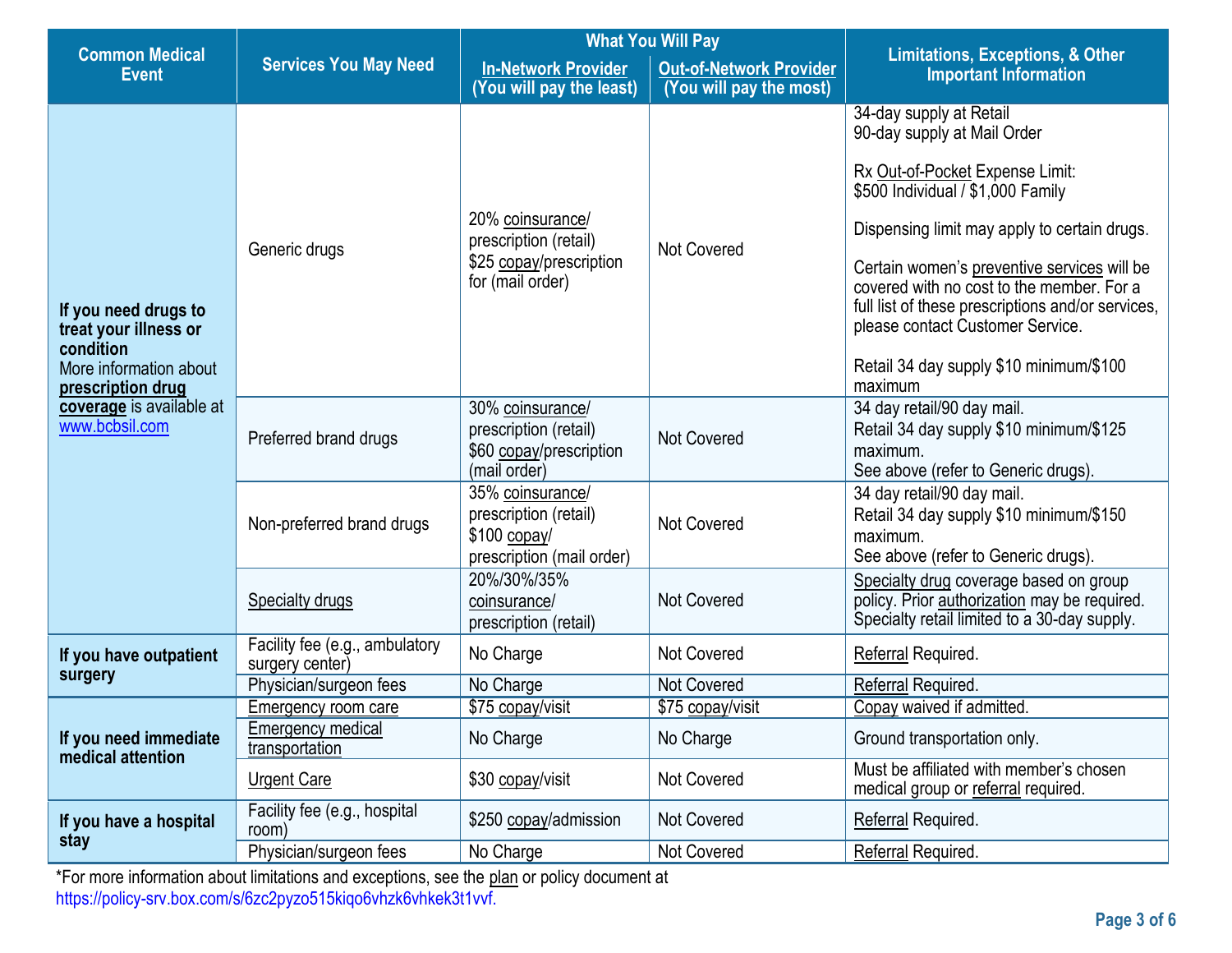| <b>Common Medical</b>                                                   | <b>Services You May Need</b>                 | <b>What You Will Pay</b>                               |                                                           |                                                                                                                                                                                                                           |  |
|-------------------------------------------------------------------------|----------------------------------------------|--------------------------------------------------------|-----------------------------------------------------------|---------------------------------------------------------------------------------------------------------------------------------------------------------------------------------------------------------------------------|--|
| <b>Event</b>                                                            |                                              | <b>In-Network Provider</b><br>(You will pay the least) | <b>Out-of-Network Provider</b><br>(You will pay the most) | <b>Limitations, Exceptions, &amp; Other</b><br><b>Important Information</b>                                                                                                                                               |  |
| If you need mental                                                      | <b>Outpatient services</b>                   | \$30 copay/visit                                       | Not Covered                                               | Unlimited visits. Referral required.                                                                                                                                                                                      |  |
| health, behavioral<br>health, or substance<br>abuse services            | Inpatient services                           | \$250 copay/admission                                  | Not Covered                                               | Unlimited days. Referral required.                                                                                                                                                                                        |  |
|                                                                         | Office visits                                | \$30 copay/visit                                       | <b>Not Covered</b>                                        | Copay applies for the first prenatal visit only.                                                                                                                                                                          |  |
| If you are pregnant                                                     | Childbirth/delivery<br>professional services | No Charge                                              | Not Covered                                               | Cost sharing does not apply for preventive<br>services. Depending on the type of services,<br>a copayment may apply. Maternity care may<br>include tests and service described<br>elsewhere in the SBC (i.e. ultrasound). |  |
|                                                                         | Childbirth/delivery facility<br>services     | \$250 copay/admission                                  | <b>Not Covered</b>                                        | Referral Required.                                                                                                                                                                                                        |  |
|                                                                         | Home health care                             | No Charge                                              | <b>Not Covered</b>                                        | Referral Required.                                                                                                                                                                                                        |  |
|                                                                         | <b>Rehabilitation services</b>               | \$50 copay/visit                                       | <b>Not Covered</b>                                        | Referral Required. 60 visits combined for all                                                                                                                                                                             |  |
|                                                                         | <b>Habilitation services</b>                 | \$50 copay/visit                                       | <b>Not Covered</b>                                        | therapies.                                                                                                                                                                                                                |  |
|                                                                         | Skilled nursing care                         | \$250 copay/admission                                  | <b>Not Covered</b>                                        | Excludes custodial care. Referral required.                                                                                                                                                                               |  |
| If you need help<br>recovering or have<br>other special health<br>needs | Durable medical equipment                    | No Charge                                              | Not Covered                                               | Referral required.<br>Benefits are limited to items used to serve a<br>medical purpose. Durable Medical<br>Equipment benefits are provided for both<br>purchase and rental equipment (up to the<br>purchase price).       |  |
|                                                                         | Hospice services                             | No Charge                                              | <b>Not Covered</b>                                        | Inpatient copay may apply. Referral<br>Required.                                                                                                                                                                          |  |
| If your child needs<br>dental or eye care                               | Children's eye exam                          | No Charge                                              | <b>Not Covered</b>                                        | Limited to one exam every 12 months at<br>participating providers.                                                                                                                                                        |  |
|                                                                         | Children's glasses                           | No Charge                                              | <b>Not Covered</b>                                        | \$0 copay spectacle lenses every 24 months.<br>\$125 frame allowance every 24 months.                                                                                                                                     |  |
|                                                                         | Children's dental check-up                   | <b>Not Covered</b>                                     | Not Covered                                               | None                                                                                                                                                                                                                      |  |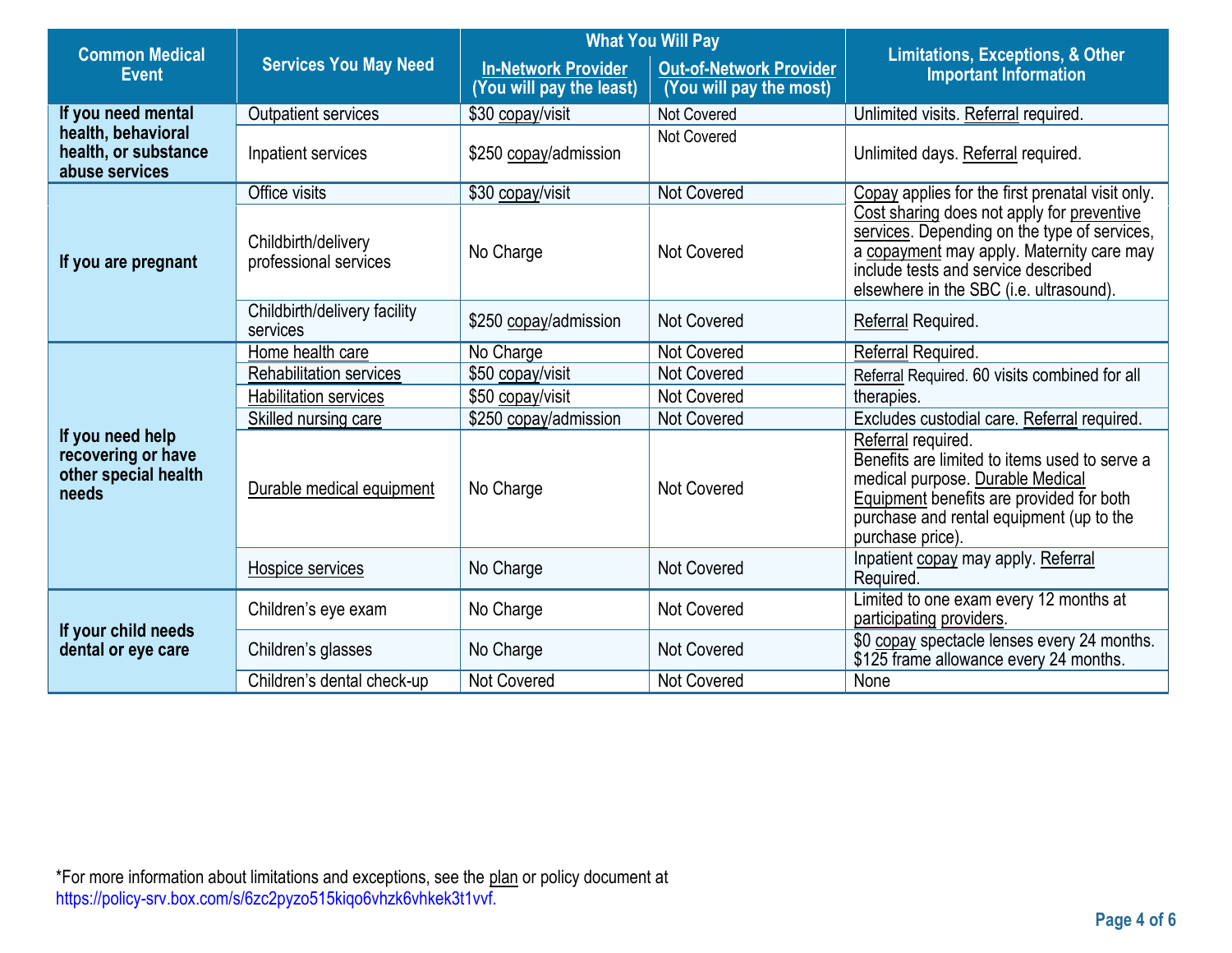| Services Your Plan Generally Does NOT Cover (Check your policy or plan document for more information and a list of any other excluded services.) |                                                             |                                                                                |  |
|--------------------------------------------------------------------------------------------------------------------------------------------------|-------------------------------------------------------------|--------------------------------------------------------------------------------|--|
| Custodial care                                                                                                                                   | Long-term care                                              | Private-duty nursing                                                           |  |
| Dental care (Adult)                                                                                                                              | Non-emergency care when traveling outside the<br>U.S.       | Routine foot care (with the exception of person<br>with diagnosis of diabetes) |  |
|                                                                                                                                                  |                                                             |                                                                                |  |
| Other Covered Services (Limitations may apply to these services. This isn't a complete list. Please see your plan document.)                     |                                                             |                                                                                |  |
| Acupuncture                                                                                                                                      | Hearing aids (for children 1 per ear every 24               | Routine eye care (Adult)                                                       |  |
| <b>Bariatric surgery</b>                                                                                                                         | months for, adults up to \$2,500 per ear every 24 $\bullet$ | Weight loss programs (except when non-                                         |  |
| $\mathbf{A}$                                                                                                                                     | $m \cdot h \cdot h$                                         | د المحمد بين محمد بن المحال محمد المحمد المحمد ال                              |  |

 Chiropractic care • Cosmetic surgery (only for correcting congenital deformities or conditions resulting from accidental injuries, scars, tumors, or diseases) months) Infertility treatment Most coverage provided outside the United States. See [www.bcbsil.com](http://www.bcbsil.com/) medically supervised)

Your Rights to Continue Coverage: There are agencies that can help if you want to continue your coverage after it ends. The contact information for those agencies is: the plan at 1-800-892-2803, U.S. Department of Labor's Employee Benefits Security Administration at 1-866-444-EBSA (3272) or [www.dol.gov/ebsa/healthreform,](http://www.dol.gov/ebsa/healthreform) or Department of Health and Human Services, Center for Consumer Information and Insurance Oversight, at 1-877-267-2323 x61565 or [www.cciio.cms.gov.](file:///C:/Users/bpellegrini/Downloads/www.cciio.cms.gov) Other coverage options may be available to you too, including buying individual insurance coverage through the Health Insurance Marketplace. For more information about the Marketplace, visi[t www.HealthCare.gov](file:///C:/Users/bpellegrini/Downloads/www.HealthCare.gov) or call 1-800-318-2596.

Your Grievance and Appeals Rights: There are agencies that can help if you have a complaint against your plan for a denial of a claim. This complaint is called a grievance or appeal. For more information about your rights, look at the explanation of benefits you will receive for that medical claim. Your plan documents also provide complete information to submit a claim, appeal, or a grievance for any reason to your plan. For more information about your rights, this notice, or assistance, contact: Blue Cross and Blue Shield of Illinois at 1-800-892-2803 or visit [www.bcbsil.com,](http://www.bcbsil.com/) or contact the U.S. Department of Labor's Employee Benefits Security Administration at 1-866-444-EBSA (3272) or visit [www.dol.gov/ebsa/healthreform.](file:///C:/Users/bpellegrini/Downloads/www.dol.gov/ebsa/healthreform) Additionally, a consumer assistance program can help you file your appeal. Contact the Illinois Department of Insurance at 1-877-527-9431 or visit [http://insurance.illinois.gov.](http://insurance.illinois.gov/)

#### **Does this plan provide Minimum Essential Coverage? Yes**

Minimum Essential Coverage [g](https://www.healthcare.gov/sbc-glossary/#minimum-essential-coverage)enerally includes plans, health insurance available through the Marketplace or other individual market policies, Medicare, Medicaid, CHIP, TRICARE, and certain other coverage. If you are eligible for certain types of Minimum Essential Coverage, you may not be eligible for the premium tax credit.

**Does this plan meet the Minimum Value Standards? Yes**

If your plan doesn't meet the Minimum Value Standard[s,](https://www.healthcare.gov/sbc-glossary/#minimum-value-standard) you may be eligible for a premium tax credi[t](https://www.healthcare.gov/sbc-glossary/#premium-tax-credits) to help you pay for a plan through the Marketplace.

### **Language Access Services:**

Spanish (Español): Para obtener asistencia en Español, llame al 1-800-892-2803.

Tagalog (Tagalog): Kung kailangan ninyo ang tulong sa Tagalog tumawag sa 1-800-892-2803.

Chinese (中文): 如果需要中文的帮助,请拨打这个号码 1-800-892-2803.

Navajo (Dine): Dinek'ehgo shika at'ohwol ninisingo, kwiijigo holne' 1-800-892-2803.

*To see examples of how this plan might cover costs for a sample medical situation, see the next section.*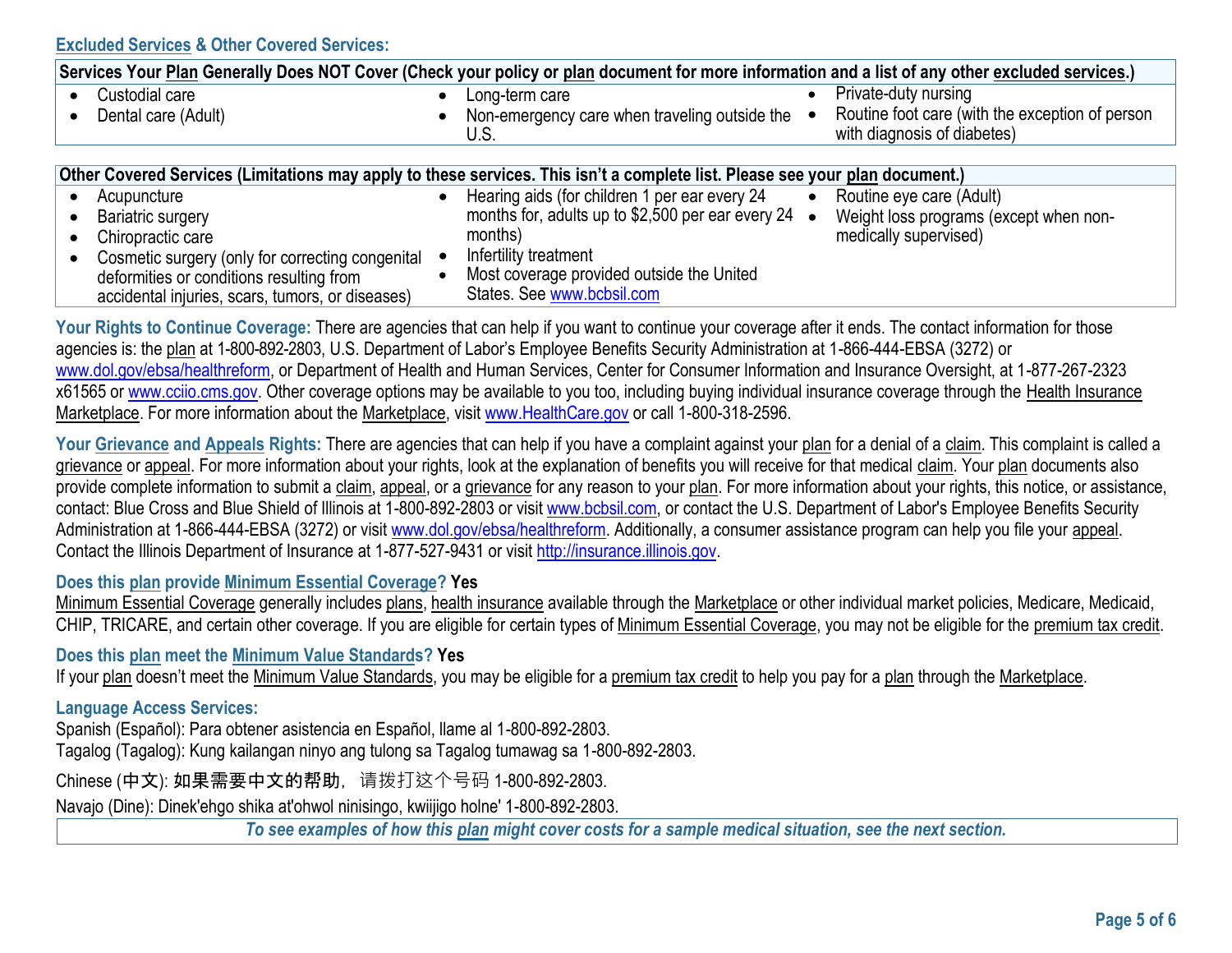## **About these Coverage Examples:**



**This is not a cost estimator.** Treatments shown are just examples of how this plan might cover medical care. Your actual costs will be different depending on the actual care you receive, the prices your providers charge, and many other factors. Focus on the cost-sharing amounts (deductibles, copayments and coinsurance) and excluded services under the plan. Use this information to compare the portion of costs you might pay under different health plans. Please note these coverage examples are based on self-only coverage.

| Peg is Having a Baby                         |
|----------------------------------------------|
| (9 months of in-network pre-natal care and a |
| hospital delivery)                           |

| $\blacksquare$ The plan's overall deductible | \$0   |
|----------------------------------------------|-------|
| ■ Specialist copayment                       | \$50  |
| Hospital (facility) copayment                | \$250 |
| ■ Other                                      | \$0   |

**This EXAMPLE event includes services like:** Specialist office visits *(prenatal care)* Childbirth/Delivery Professional Services Childbirth/Delivery Facility Services Diagnostic tests *(ultrasounds and blood work)* Specialist visit *(anesthesia)*

| <b>Total Example Cost</b>       | \$12,700 |
|---------------------------------|----------|
| In this example, Peg would pay: |          |
| Cost sharing                    |          |
| <b>Deductibles</b>              | \$0      |
| Copayments                      | \$300    |
| Coinsurance                     | \$0      |
| What isn't covered              |          |
| Limits or exclusions            | \$60     |
| The total Peg would pay is      | \$360    |

| <b>Managing Joe's Type 2 Diabetes</b>         |
|-----------------------------------------------|
| (a year of routine in-network care of a well- |
| controlled condition)                         |
|                                               |

| The plan's overall deductible | \$0   |
|-------------------------------|-------|
| Specialist copayment          | \$50  |
| Hospital (facility) copayment | \$250 |
| <b>■ Other</b>                | \$0   |
|                               |       |

**This EXAMPLE event includes services like:** Primary care physician office visits *(including disease education)* Diagnostic tests *(blood work)* Prescription drugs Durable Medical Equipment *(glucose meter)*

| <b>Total Example Cost</b>       | \$5,600 |
|---------------------------------|---------|
| In this example, Joe would pay: |         |
| Cost sharing                    |         |
| Deductibles                     | \$0     |
| Conavments                      | \$300   |

| Coinsurance                | \$1,000 |
|----------------------------|---------|
| What isn't covered         |         |
| Limits or exclusions       | \$20    |
| The total Joe would pay is | \$1,320 |

# **Mia's Simple Fracture** (in-network emergency room visit and follow up care)

| $\blacksquare$ The plan's overall deductible | \$0   |
|----------------------------------------------|-------|
| Specialist copayment                         | \$50  |
| <b>E</b> Hospital (facility) copayment       | \$250 |
| ■ Other                                      | \$0   |

## **This EXAMPLE event includes services like:**

Emergency room care *(including medical supplies)* Diagnostic test (*x-ray*) Durable medical equipment *(crutches)* Rehabilitation services *(physical therapy)*

**In this example, Mia would pay:**

| Cost sharing               |       |  |  |
|----------------------------|-------|--|--|
| Deductibles                | \$0   |  |  |
| Copayments                 | \$400 |  |  |
| Coinsurance                | \$0   |  |  |
| What isn't covered         |       |  |  |
| Limits or exclusions       | \$0   |  |  |
| The total Mia would pay is | \$400 |  |  |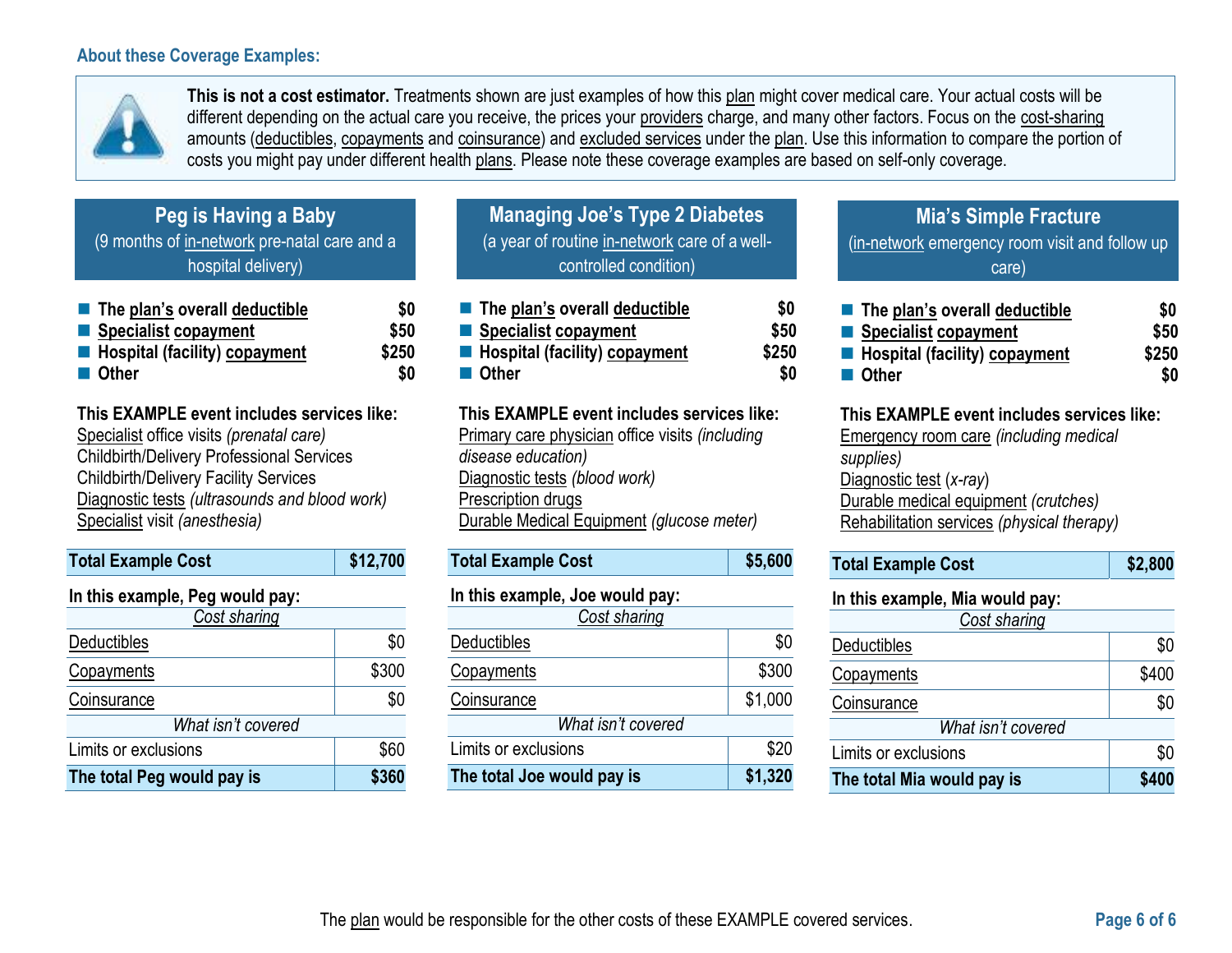

# If you, or someone you are helping, have questions, you have the right to get help and information in your language at no cost.<br>To speak to an interpreter, call the customer service number on the back of your member card.

| العربية            | إن كان لنيك أو لدى شخص تساعده أسئلة، فلنيك الحول على لمساعدة والمعلومات الضرورية بلغتك من درنا ية تكلفة إلى مترجم فرري، اتصل على رقم خنمة العملاء المذكور على ظهر بطاقة عضويتك. فإن لم تكن عضوا، أو                                                                                                                                                                                                    |
|--------------------|--------------------------------------------------------------------------------------------------------------------------------------------------------------------------------------------------------------------------------------------------------------------------------------------------------------------------------------------------------------------------------------------------------|
| Arabic             | كنت لا تملك بطاقة، فاتصل على 6984-710-655.                                                                                                                                                                                                                                                                                                                                                             |
| 繁體中文               | 如果您,或您正在協助的對象,對此有疑問,您有權利免費以您的母語獲得幫助和訊息。洽詢一位翻譯員,請致電印在您的會員卡背面的客戶服務電話號碼。如果您不是會員,或沒有                                                                                                                                                                                                                                                                                                                       |
| Chinese            | 會員卡. 請致電 855-710-6984。                                                                                                                                                                                                                                                                                                                                                                                 |
| Français           | Si vous, ou quelqu'un que vous êtes en train d'aider, avez des questions, vous avez le droit d'obtenir de l'aide et l'information dans votre lanque à aucun coût. Pour parler à un interprète, composez le numéro du                                                                                                                                                                                   |
| French             | service client indiqué au verso de votre carte de membre. Si vous n'êtes pas membre ou si vous n'avez pas de carte, veuillez composer le 855-710-6984.                                                                                                                                                                                                                                                 |
| Deutsch            | Falls Sie oder jemand, dem Sie helfen, Fragen haben, haben Sie das Recht, kostenlose Hilfe und Informationen in Ihrer Sprache zu erhalten. Um mit einem Dolmetscher zu sprechen, rufen Sie bitte die                                                                                                                                                                                                   |
| German             | Kundenservicenummer auf der Rückseite Ihrer Mitgliedskarte an. Falls Sie kein Mitglied sind oder keine Mitgliedskarte besitzen, rufen Sie bitte 855-710-6984 an.                                                                                                                                                                                                                                       |
| Ελληνικά           | Εάν εσείς ή κάποιος που βοηθάτε έχετε ερωτήσεις, έχετε το δικαίωμα να λάβετε βοήθεια και πληροφορίες στη γλώσσα σας χωρίς χρέωση. Για να μιλήσετε σε έναν διερμηνέα, καλέστε τον αριθμό εξυπηρέτησης                                                                                                                                                                                                   |
| Greek              | πελατών που αναγράφεται στο πίσω μέρος της κάρτας μέλους σας. Εάν δεν είστε μέλος ή δεν έχετε κάρτα, καλέστε τον αριθμό 855-710-6984.                                                                                                                                                                                                                                                                  |
| ગુજરાતી            | જો તમને અથવા તમે મદદ કરી રહ્યા હોય એવી કોઈ બીજી વ્યક્તિને એસ.બી.એમ. દુભાષિયા સાથે વાત કરવા માટે, તમારા સભ્યપદના કાર્ડની પાછળ આપેલ ગ્રાહક સેવા નંબર પર કૉલ કરો.                                                                                                                                                                                                                                         |
| Gujarati           | જો આપ સભ્યપદ ના ધરાવતા હોવ. અથવા આપની પાસે કાર્ડ નથી તો 855-710-6984 નંબર પર કૉલ કરો.                                                                                                                                                                                                                                                                                                                  |
| हिंदी<br>Hindi     | यदि आपके, या आप जिसकी सहायता कर रहे हैं उसके, प्रश्न हैं, तो आपको अपनी भाषा में निःशुल्क सहायता और जानकारी प्राप्त करने का अधिकार है। किसी अनुवादक से बात करने के लिए, अपने सदस्य कार्ड के<br>पीछे दिए गए ग्राहक सेवा नंबर पर कॉ                                                                                                                                                                       |
| Italiano           | Se tu o qualcuno che stai aiutando avete domande, hai il diritto di ottenere aiuto e informazioni nella tua lingua gratuitamente. Per parlare con un interprete, puoi chiamare il servizio clienti al numero riportato sul lat                                                                                                                                                                         |
| Italian            | posteriore della tua tessera di socio. Se non sei socio o non possiedi una tessera, puoi chiamare il numero 855-710-6984.                                                                                                                                                                                                                                                                              |
| 한국어                | 만약 귀하 또는 귀하가 돕는 사람이 질문이 있다면 귀하는 무료로 그러한 도움과 정보를 귀하의 언어로 받을 수 있는 권리가 있습니다. 회원 카드 뒷면에 있는고객 서비스 번호로                                                                                                                                                                                                                                                                                                       |
| Korean             | 전화하십시오. 회원이 아니시거나 카드가 없으시면 855-710-6984 으로 전화주십시오.                                                                                                                                                                                                                                                                                                                                                     |
| Diné               | T'áá ni, éi doodago ła'da bíká anánílwo'ígíí, na'idíłkidgo, ts'ídá bee ná ahóóti'i' t'áá níík'e níká a'doolwoł. Ata' halne'í bich'i' hadeesdzih nínízingo éi kwe'é da'íníishgi áká anídaalwo'ígíí                                                                                                                                                                                                      |
| Navajo             | bich'i' hodíílnih, bee nééhózinii bine'déé' bikáá'. Kojí atah naaltsoos ná hadít'éégóó éí doodago bee nééhózinígíí ádingo koji' hodíílnih 855-710-6984.                                                                                                                                                                                                                                                |
| Polski             | Jeśli Ty lub osoba, której pomagasz, macie jakiekolwiek pytania, macie prawo do uzyskania bezpłatnej informacji i pomocy we własnym języku. Aby porozmawiać z tłumaczem, zadzwoń pod numer podany na                                                                                                                                                                                                   |
| Polish             | odwrocie karty członkowskiej. Jeżeli nie jesteś członkiem lub nie masz przy sobie karty, zadzwoń pod numer 855-710-6984.                                                                                                                                                                                                                                                                               |
| Русский<br>Russian | Если у вас или человека, которому вы помогаете, возникли вопросы, у вас есть право на бесплатную помощь и информацию, предоставленную на вашем языке. Чтобы поговорить с переводчиком,<br>позвоните в отдел обслуживания клиентов по телефону, указанному на обратной стороне вашей карточки участника. Если вы не являетесь участником или у вас нет карточки, позвоните по<br>телефону 855-710-6984. |
| Español            | Si usted o alguien a quien usted está ayudando tiene preguntas, tiene derecho a obtener ayuda e información en su idioma sin costo alguno. Para hablar con un intérprete comuníquese con el número del Servicio al                                                                                                                                                                                     |
| Spanish            | Cliente que figura en el reverso de su tarjeta de miembro. Si usted no es miembro o no posee una tarjeta, llame al 855-710-6984.                                                                                                                                                                                                                                                                       |
| Tagalog            | Kung ikaw, o ang isang taong iyong tinutulungan ay may mga tanong, may karapatan kang makakuha ng tulong at impormasyon sa iyong wika nang walang bayad. Upang makipag-usap sa isang tagasalin-wika,                                                                                                                                                                                                   |
| Tagalog            | tumawag sa numero ng serbisyo para sa kustomer sa likod ng iyong kard ng miyembro. Kung ikaw ay hindi isang miyembro, o kaya ay walang kard, tumawag sa 855-710-6984.                                                                                                                                                                                                                                  |
| اردو               | گر آپ کو، یا کسی ایسے فرد کو جس کی آپ مدد کررہے ہیں، کرنی سوال سے بڑا کرنے کی سے کرنے کی اس کی جانگ کرنے کے لیے کے لیے، کشر سروس نمبر پر کل کریں جو آپ کی کہن سروس نمبر پر کل کریں جو آپ کی کہن سروس نمبر پر کل کریں جو آپ                                                                                                                                                                             |
| Urdu               | کے کارڈ کی پشت پر در ج ہے۔ اگر آپ ممبر نہیں ہیں، یا آپ کے پاس کارڈ نہیں ہے تو ، 6984-710-555 پر کال کریں۔                                                                                                                                                                                                                                                                                              |
| Tiếng Việt         | Nếu quý vị hoặc người mà quý vị giúp đỡ có bất kỳ câu hỏi nào, quý vị có quyền được hỗ trợ và nhận thông tin bằng ngôn ngữ của mình miễn phí. Để nói chuyện với thông dịch viên, gọi số dịch vụ khách                                                                                                                                                                                                  |
| Vietnamese         | hàng nằm ở phía sau thẻ hội viên của quý vị. Nếu quý vị không phải là hội viên hoặc không có thẻ, gọi số 855-710-6984.                                                                                                                                                                                                                                                                                 |